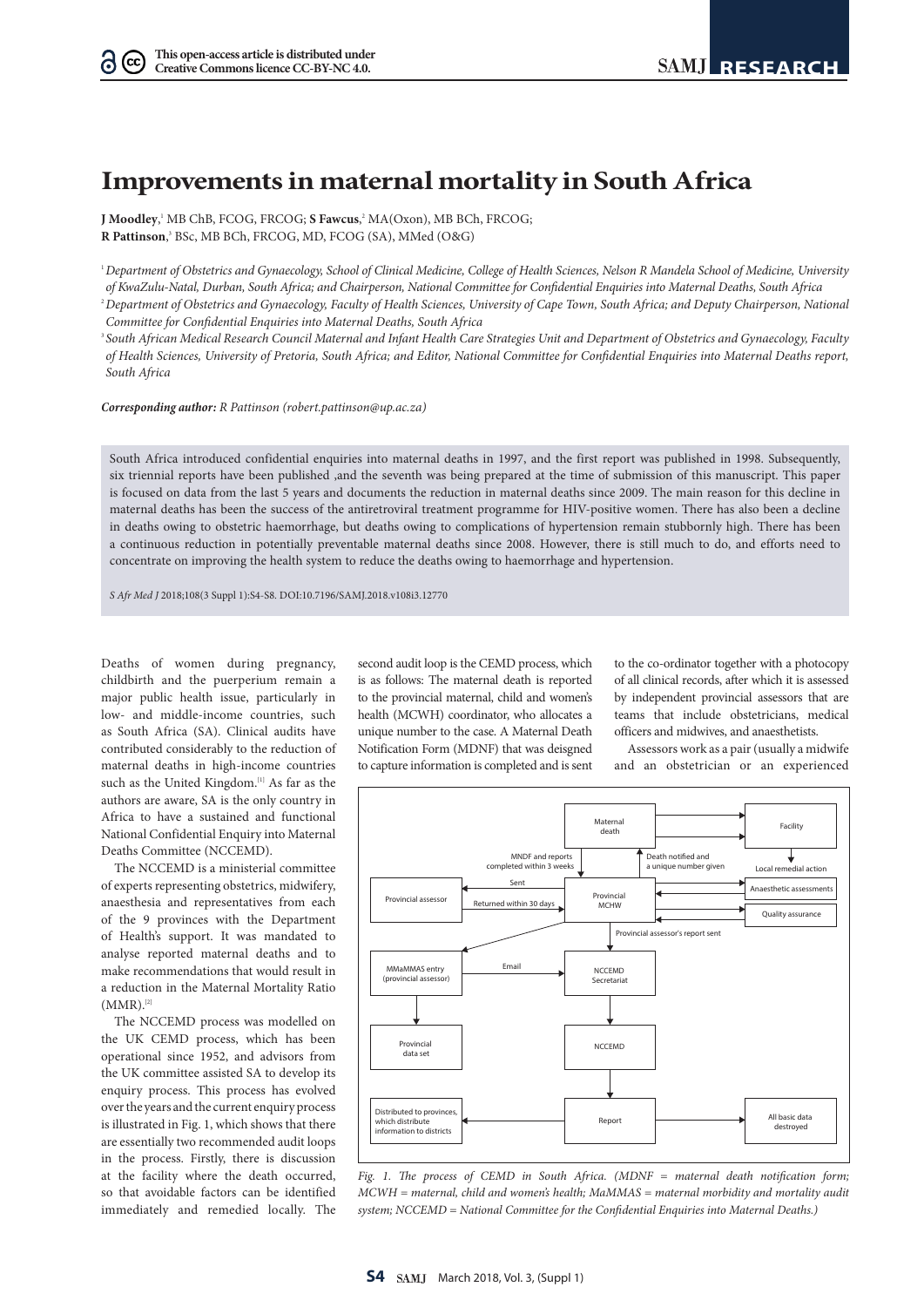medical officer) in order to overcome inherent biases. All deaths where the woman received an anaesthetic are also assessed by an anaesthetist. Assessors are appointed by the provincial departments based on their knowledge of the subject and respect within the maternal, newborn and child healthcare fraternity.

Assessors identify causes and avoidable factors using a structured form, and the data are entered into an electronic data-collection system, the Maternal Morbidity and Mortality Audit System (MAMMAS), which then collates information from all the provinces. There is a quality-control component at the provincial level to ensure that assessments are as accurate as possible. At the national level, the MAMMAS data are used to generate tables and the information is collated into reports. These reports, called Saving Mothers reports (SMRs), are produced as annual interim reports and more comprehensive triennial reports, which include chapters on each of the major conditions that cause death. Prior to publication of the reports, there are national and provincial stakeholder discussion meetings to identify the key recommendations that arise from the data. These recommendations must be implemented to reduce the maternal mortality ratio (MMR) in SA. The key recommendations to the provinces, districts and academic institutions are discussed at educational sessions, where the SMRs are distributed.

The CEMD process, which is detailed in the Saving Mothers comprehensive reports, is confidential, and all copies of case notes are destroyed after publication of the reports. The data collected by the enquiry and the specific notification forms are for use by the CEMD process only, and cannot be used for medico-legal or disciplinary processes that, when they occur, are completely separate and parallel. This has been ratified by relevant judicial bodies. The NCCEMD also produces guidelines for completion of the MDNF.

## **Trends over time**

Fig. 2 illustrates the number of maternal deaths reported to the NCCEMD since its inception. Since 2009 there has been a fall in the number of maternal deaths compared with the 2003/4 era. The slight declines at the end of 2001, 2004, 2007, 2010 and 2013 were due to the closure of the database at the end of each triennium for data analysis. Fig. 3 illustrates that the institutional MMR (iMMR) declined substantially from 2009 and appeared to level off in 2016, when 64 fewer deaths were reported and there was a decline in the number of live births. This decrease in the iMMR has also been demonstrated in all ways of measuring maternal deaths by different organisations.<sup>[3]</sup>

## **Causes**

Fig. 4 illustrates the change in the iMMR of the underlying conditions causing maternal deaths. Since 2011 there has been a major reduction in deaths owing to non-pregnancy-related infections (NPRI) and this has been the main reason for the overall reduction in the iMMR (risk ratio (RR) 0.52; 95% confidence interval (CI) 0.41 - 0.61; *p*<0.00001). The NPRI category includes deaths owing to tuberculosis, pneumonia, meningitis and malaria. Approximately 95% of these women were HIV-infected. The reduction reflects the major success the PMTCT and ARV programmes have had on maternal deaths. There has also been a small drop in the number of deaths owing to obstetric haemorrhage (OH) (RR 0.85; 95% CI 0.71 - 1.04; *p*=0.12). Deaths due to the complications of hypertension in pregnancy have shown a slight increase (RR 1.12; 95% CI 0.93 - 1.36; *p*=0.21).

Data from the recent triennial and interim SMRs demonstrate a concerning increase in the numbers of and case fatality rates (CFRs) for excessive bleeding associated with caesarean delivery (BLDACD),



*Fig. 2. Maternal deaths reported to the NCCEMD between 1998 and 2016.*



Fig. 3. iMMR per year for South Africa: 2005 - 2016. (iMMR = <br>institutional maternal mortality acts UT communication of hypotension *institutional maternal mortality rate; HT = complication of hypertension in pregnancy; OH = obstetric haemorrhage; EC = ectopic pregnancies; Miscar. = miscarriage; PRS = pregnancy related sepsis; AR = anaestheticrelated deaths; Emb = embolism; AC = acute collapse, cause unknown; NPRI = non-pregnancy-related infections; M&S = pre-existing medical and surgical conditions, Unk. = unknown.)*



*Fig. 4. Trend in iMMR per underlying cause: 2011 - 2016. (iMMR = institutional maternal mortality rate; HT = complication of hypertension in pregnancy; OH = obstetric haemorrhage; EC = ectopic pregnancies; Miscar. = miscarriage; PRS = pregnancy-related sepsis; AR = anaesthetic-related deaths; Emb. = embolism; AC = acute collapse, cause unknown; NPRI = non-pregnancy related infections; M&S = preexisting medical and surgical conditions, Unk. = unknown.)*

which increased from 78 cases in 2002 - 2004 to 221 during 2011 - 2013. This number reduced slightly to 217 in 2014 - 2016. 80 The CFR from BLDACD has dropped from 33.1 deaths per 100 000 CDs (2011 - 2013) to 31 (2014 - 2016). Annual reviews indicate that the BLDACD CFR was highest in 2012 at 40 cases and has since 40 declined to 30 cases in 2016.<sup>[4]</sup> The majority of these deaths (98%) occurred at district hospitals (DHs) in the public sector, where the majority of the CDs were performed. A significant number of l I<br>death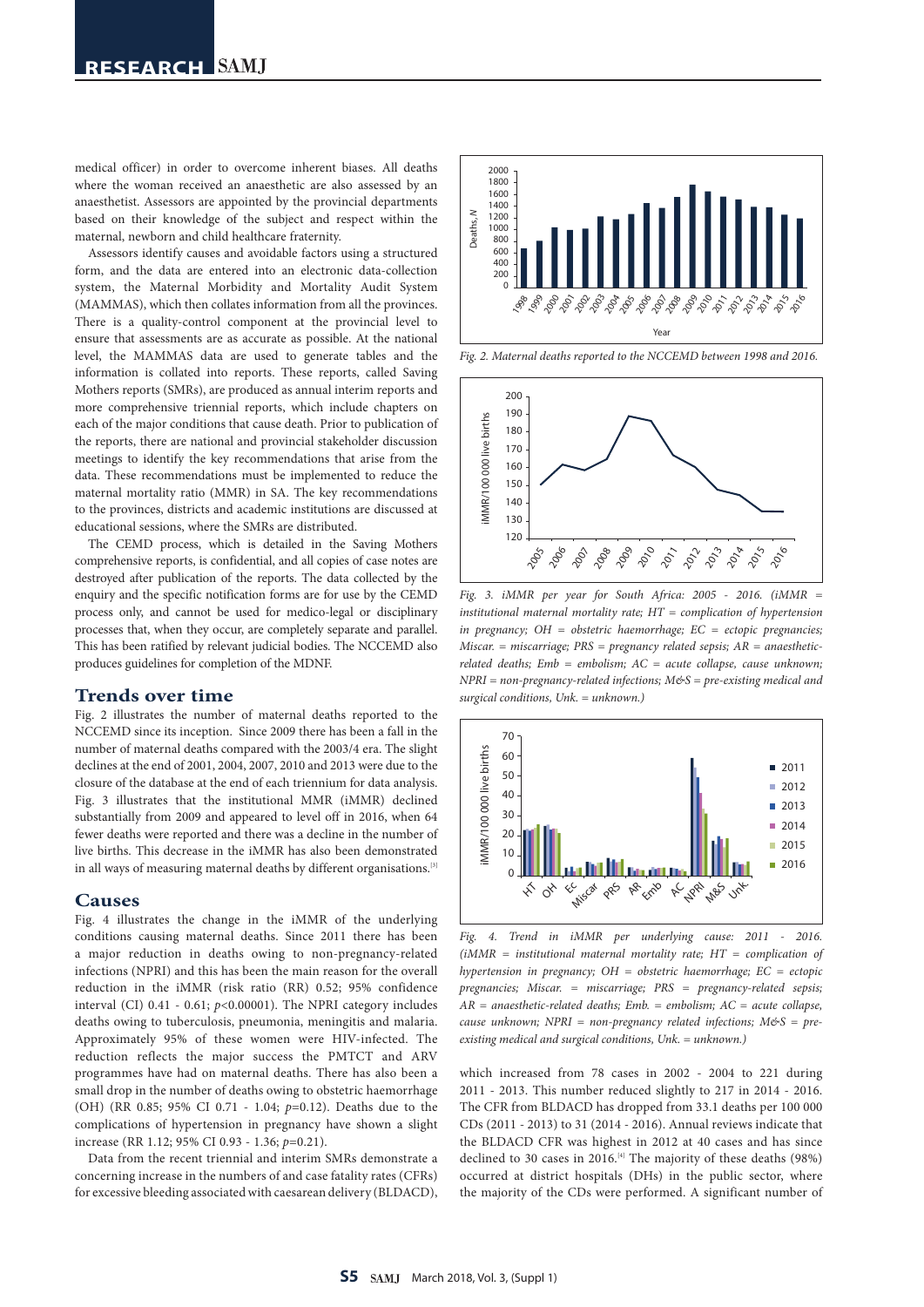deaths occurred at provincial tertiary hospitals, probably due to the fact that women were referred to tertiary centres from DHs after CD with unresolved bleeding. There were also large inequities between provinces in BLDACD CFRs, ranging from 76.05 in Mpumalanga to 15.6/100 0000 CD in the Western Cape during the 2014 - 2016 period.

# **Trends in preventable maternal deaths**

At the end of the assessment of every maternal death, the assessors (a doctor and professional nurse) are asked to classify the deaths as follows: unavoidable; unavoidable but there was some substandard care; possibly avoidable, and there was some substandard care that may have impacted on the death of the woman; and probably avoidable, where there was some substandard care that probably contributed significantly to the death of the woman. The cases were assessed for factors within the control of the healthcare system, and factors related to the behaviour of the woman and/or her family were excluded. Potentially preventable maternal deaths are defined as possible and probably avoidable deaths. Although subjective, there are over 100 assessors in the country and this assessment is probably fairly robust. Fig. 5 illustrates the potentially preventable deaths in the last triennium for the underlying causes of maternal deaths. Overall, ~60% of all maternal deaths were thought to be potentially preventable by the assessors, and this has been the case since the inception of this method of assessment in 2008, which indicates poor quality of care.

It is possible to calculate the iMMR of the potentially preventable maternal deaths, and Fig. 6 illustrates the trend for the three triennia. There has been a consistent decline (17%) in the iMMR of preventable deaths since 2008, which suggests continued improvement in the quality of care (Fig. 6).

There has been a noteworthy decline (33%) in non-preventable maternal deaths, which likely reflects a decline in patient/communityrelated modifiable factors. Owing to its predominantly facility-based nature, the NCCEMD can assess health system modifiable factors related to the healthcare provider's management and administrative factors. Thus, potentially preventable deaths refer to preventable factors within the healthcare system. Less well explored by the NCCEMD process are, however, patient/community-related factors that are influenced by a multitude of factors, such as access to social grants, improved knowledge of health needs and rights and the influence of the MomConnect initiative, which are less well explored by the NCCEMD. These factors may have changed over the years but have not been adequately explored owing to limitations in the NCCEMD methodology. According to NCCEMD assessors, 'delay in accessing medical help' by women accounted for about one-third of assessable deaths in previous reports, but this figure is not included in the sum of the total preventable deaths illustrated in Figs 6 - 8.

The distribution of the major causes of potentially preventable maternal deaths over the three triennia indicated that the contribution of NPRI to the iMMR was declining, with a concomitant increase in the importance of HT and OH (Fig. 7). Originally, NPRI deaths were the most common causes of potentially preventable maternal deaths and are currently the third most common cause.

An analysis of the iMMR of potentially preventable deaths for the underlying causes of maternal deaths during the three triennia (Fig. 8) revealed a marked reduction in iMMR due to NPRI, and a small reduction in OH, PRS and anaesthetic-related iMMR, with no changes for hypertension-related deaths.

The reduction in potentially preventable deaths is mainly attributed to the introduction of an improved HIV testing and ARV treatment



0

*Fig. 5. Potentially preventable deaths per underlying cause: 2014 - 2016. (M&S = pre-existing medical and surgical conditions; NPRI = non-pregnancy-related infections; EC = ectopic pregnancies; Miscar. = miscarriage; PRS = pregnancyrelated sepsis; OH = obstetric haemorrhage; HT = complication of hypertension in pregnancy; AR = anaesthetic-related deaths; Ad. drug = adverse drug effects; Emb. = embolism; AC = acute collapse, cause unknown; Miscell. = miscellaneous; Unk. = unknown; MDs = maternal deaths.)*



*Fig. 6. Potentially preventable and non-preventable maternal deaths per triennium. (iMMR = institutional mortality rate; PP= potentially* 



*Fig. 7. Distribution of potentially preventable deaths: 2008 - 2016. (NPRI = non-pregnancy-related infections; OH = obstetric haemorrhage; HT = complication of hypertension in pregnancy; EC = ectopic pregnancies; Miscar. = miscarriage; PRS = pregnancy-related sepsis; AR = anaestheticrelated deaths; Emb. = embolism; AC = acute collapse, cause unknown; M&S = pre-existing medical and surgical conditions.)*

strategy in 2010. The less-marked reduction in the direct cause of maternal deaths reflects some improvement in the quality of care,but this is inadequate and it remains disappointing that there have not been greater reductions in deaths owing to haemorrhage and hypertension in pregnancy. The management of these two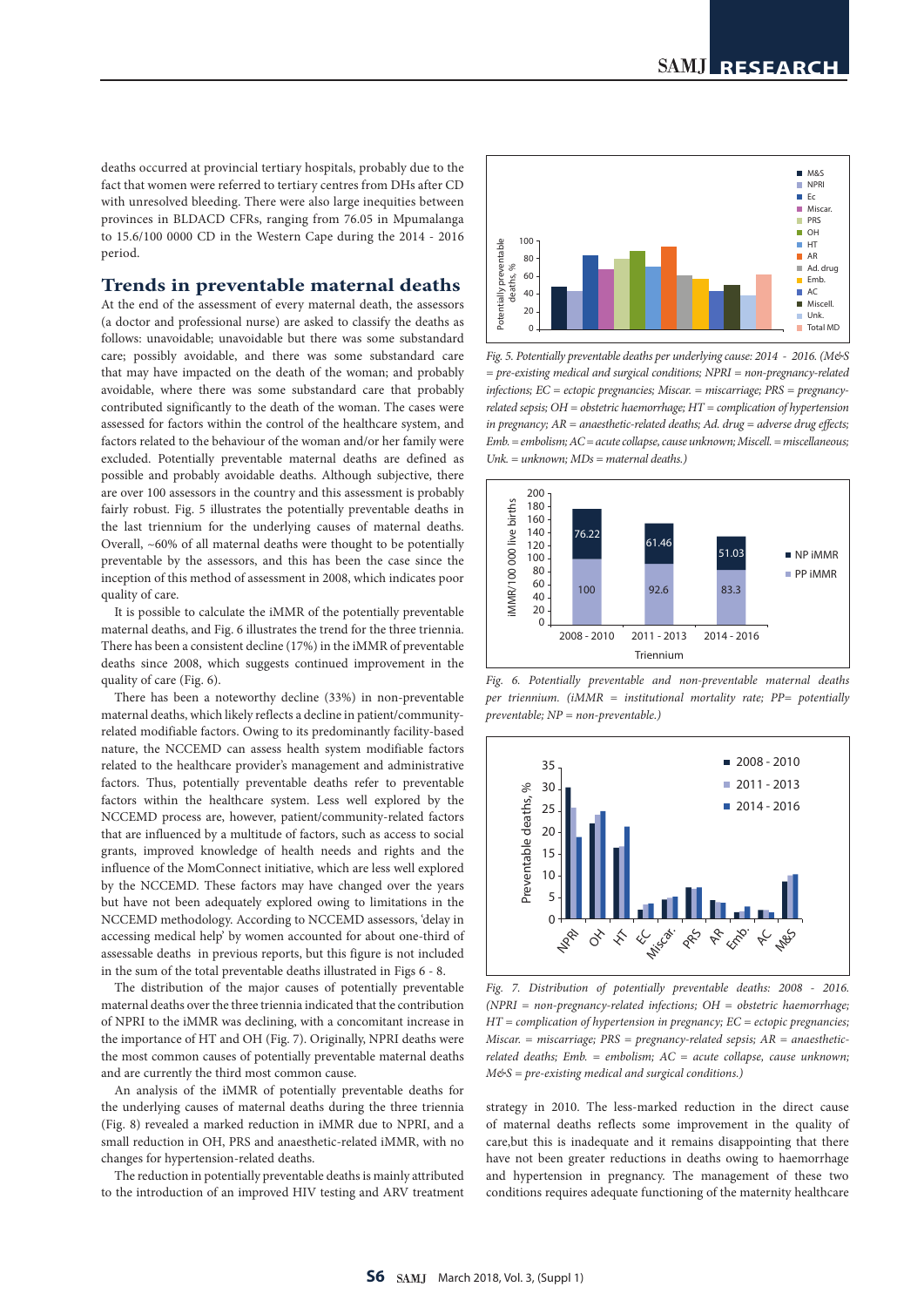

*Fig. 8. iMMR of potentially preventable deaths over the three triennia: 2008 - 2016. (iMMR = institutional maternal mortality rate; NPRI = non-pregnancy related infections; OH = obstetric haemorrhage; HT = complication of hypertension in pregnancy; EC = ectopic pregnancies; Miscar. = miscarriage; PRS = pregnancy-related sepsis; AR = anaestheticrelated deaths; Emb. = embolism; AC = acute collapse, cause unknown; M&S = pre-existing medical and surgical conditions.)*

system in terms of treatment, referral systems and personnel. In particular, deaths due to haemorrhage occur very quickly after the onset of bleeding, and the patients do not survive referral. This necessitates definitive care at the place where the bleeding occurs, which is frequently level one. All of the above-mentioned aspects of care have not improved sufficiently. Despite the overall reduction in maternal deaths the iMMR is still too high, and there are a number of unaddressed challenges.

## **Challenges for further reduction in MMR in South Africa Safe CD**

Bleeding associated with CD has been identified as a problem that still requires attention, despite the small observed decrease in CFR during the 2014 - 2016 period. In addition, CD is an underlying factor in other causes of maternal deaths such as puerperal sepsis, thromboembolism and eclampsia. The NCCEMD has addressed the problem of safety of CD by implementing the following measures:

- Clinical protocols: NCCEMD algorithms in SMRs; postpartum haemorrhage (PPH) and caesarean-section monographs; and a PPH training programme, including a lecture, accompanied dissemination of the PPH monograph throughout the country in 2011.
- Practical training: Since 2008, the Essential Steps in Managing Obstetric Emergencies (ESMOE) training programme has taught practical modules on managing bleeding at CD. The programme was recently updated to include training videos on the surgical management of PPH and a DVD training lecture on PPH. The videos and lecture were developed by the Health System Trust in 2014 and the material was circulated to district clinical specialist teams (DCSTs) to use for teaching in the districts.
- The requirements for a facility to be able to provide safe CD were stipulated in a consensus document by the NCCEMD. The document is titled 'Setting minimum standards for safe CD' and is directed at facility and healthcare managers.
- An action plan has been detailed for the implementation of safe CD. The plan has clearly allocated responsibilities for healthcare personnel.
- The developments of accreditation tools to assess: (*a*) the competency of the surgeon performing the CD; (*b*) the competency

of the doctor providing the anaesthetic; and (*c*) the compliance of the facility with the minimum standards. This may involve consolidation of services performing CD together with improved availability of onsite interfacility transport for referrals.

The recent declines in the number of deaths associated with obstetric haemorrhage and BLDACD have followed on the implementation of some of the abovementioned initiatives, for which all the material has been expanded and compiled into a Safe CD package of care – the programme is currently being implemented and requires scale-up to all appropriate facilities. Greater reductions in the iMMR are anticipated with the implementation of the Safe CD package of care

#### **Improve antenatal care**

An assessment of maternal and perinatal deaths owing to complications of hypertension involve two major factors, i.e. the failure to refer women with hypertension, mostly from the primary healthcare clinics, and infrequent antenatal visits. The first factor was addressed by concentrating training on hypertension and creating mechanisms for women to be easily referred.<sup>[5]</sup> The second factor was not directly related to the women, rather, it was a function of the attendance schedule for women who were classified as having lowrisk pregnancies, which initially stipulated 6-weekly visits from 20 weeks' gestation. This was too infrequent to detect sudden changes in a woman's condition. Pre-eclampsia can occur rapidly and, therefore, the National Department of Health (NDoH), through the National Health Council, has decided to increase the antenatal visits in the third trimester to fortnightly. This should have a major impact on efforts to identify women with hypertension in pregnancy and ensure that they are referred to the appropriate place.

## **Continuously improve the knowledge and skills of all healthcare professionals**

The NDoH has conducted an intensive outreach in training healthcare professionals in managing obstetric emergencies. This was done using the ESMOE and ensuring that emergency obstetric oimulation training exercises were performed. In areas where these programmes have been implemented, the maternal deaths have decreased by 29.3% overall and the direct causes of maternal death decreased by 17.5%.<sup>[6]</sup> The expansion of these programmes to all districts is an ongoing process.

**Development of strategies to improve the identification of patient/community-related factors in maternal deaths** Here, there are two major components: (*a*) gaining a greater understanding of patient/community-level preventable factors; and (*b*) identifying non-facility deaths.

#### **Patient/community-level preventable factors**

These factors are poorly evaluated in the NCCEMD process, but delays in seeking medical care remains the most common community-related problem. Strategies to circumvent this problem include improving knowledge of and access to care, with initiatives such as expanding the role of community health workers (CHWs) in ward-based outreach teams (WBOTS) to identify and monitor pregnant women, use of the MomConnect antenatal messaging service and providing maternity waiting areas for women who live far from delivery facilities.

#### **Maternal deaths outside of institutions**

The discrepancy between NCCEMD maternal mortality rates and World Health Organization global estimates is probably due to the